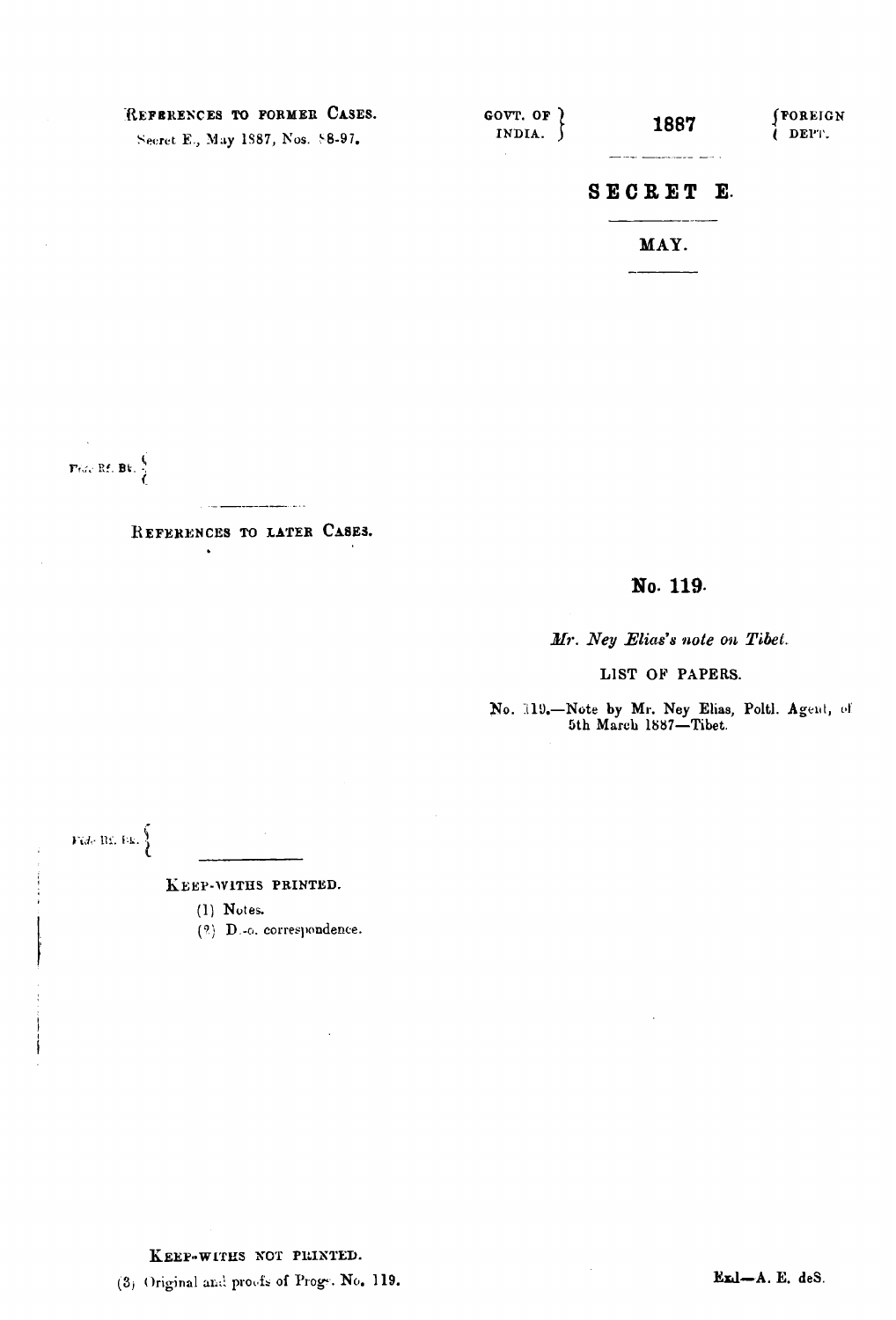# K. W.

# **SECRET IE., MAP' 1887.**

# No. 119.

 $Mr.$  **Ney Elias's note on Tibet.** 

## **K. \v\* No. l.**

DEMI-OFFICIAL FROM NEY ELIAS, ESQ., POLITICAL AGENT (ON FURLOUGH) (TO MR. CUNINGHAM),

*Submits, with rzinorks, a note* **on** *Tibef.*  rue oru **MARCH 1887.**<br> *remarks, a note on Tib*<br> **---- ------------**

May be submitted in print. A. D. **M.-1st** *April* **1887. J. R.-1st April 1887.** 

Yes, early. 2nd April 1887.

Perhaps Under-Secretary would like **to** see the proof put up. **J.** R.--1424 **April 18Q.** 

I have examined the proof. Now strike off. *l8LA April* **1887.** 

P-inted and submitted for orders

A. D. *M.-261h* **April 1587.**  J. R.-26th *April 1887*.

Secretary may like to see.

*27th April* **2887.** 

**Thank** Mr. **Elias'** demi-officially.

The note should go to Private Secretary for information. Mr. Ney Elias has knowledge **zud brains.** 

28th April 1887. H. M. D.

Draft demi-official to Mr. Elias put up for approval. A copy of the note has been sent with Secretary's compliments to Private Secretary to the Governor-General for information.

J. **R.-281A** *April* **1887.** 

Issue.

*2!lth April* **1557.** 

## G. S. F.

an a basar na bandar a bara a bailean an antara bailean a colair a colair a colair a cheangail a chean a baile

G. S. F.

G. S. F.

G. S. F.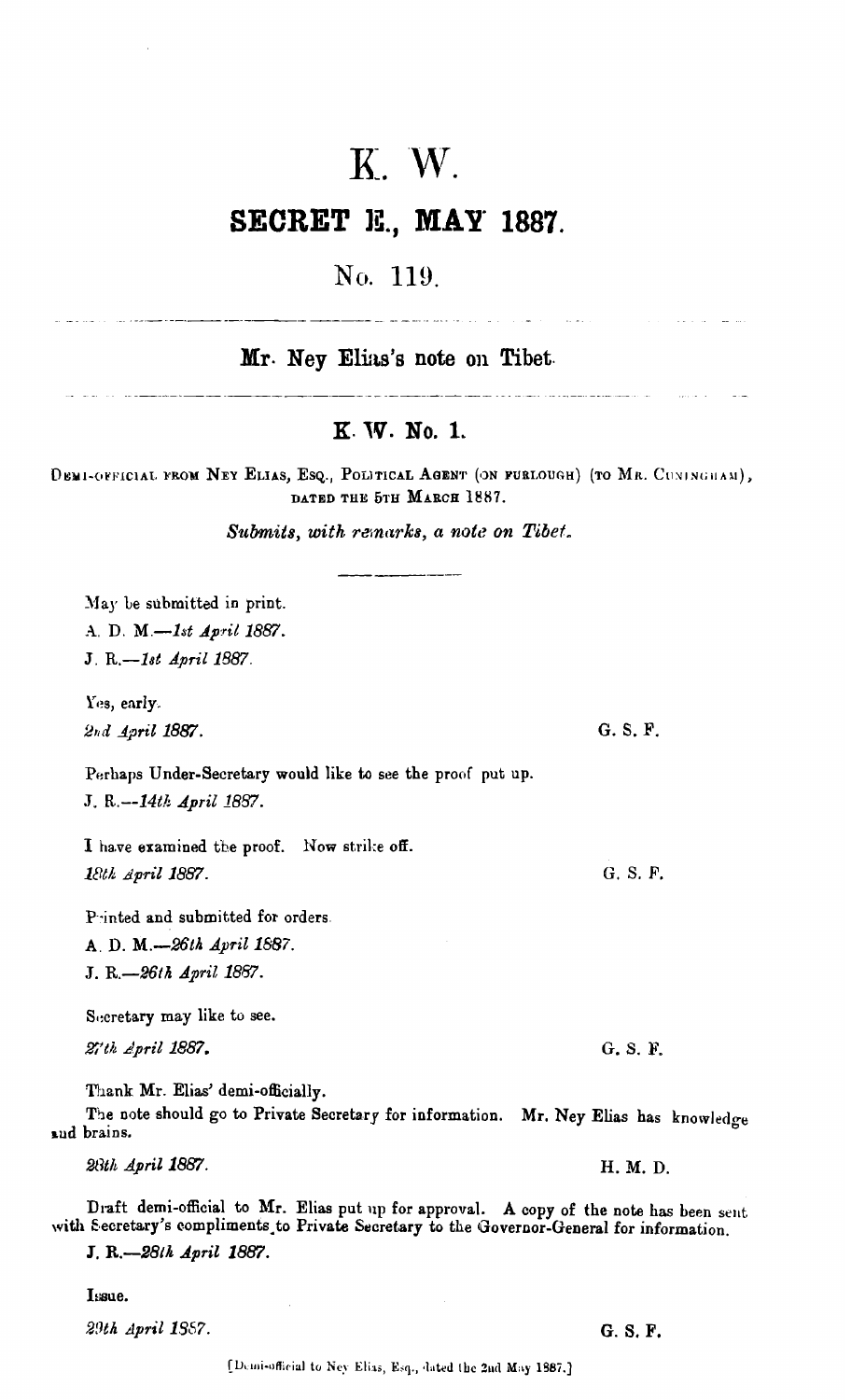I understand that no further action is to be taken on this.

**J. R.-4th** *Maj* **1887.** 

#### SECRETARY.

No. But the office will take care that it is put up in connection with any question to **whioh** it refers.

| 4th May 1887. | G.S.F.   |
|---------------|----------|
| 5th May 1887. | H. M. D. |

I propose to record "Secret" only Mr. Elias' note; his covering demi-official and our w:knowleclgmeut being made **K.-W.'s** of **the** file.

**J.** *R.-51B May* **1867.** 

**6th May 1887. G. S. F.** 

## **K. W. No. 2.**

[ DEMI-ОРРІСІАІВ.]

Dated Oriental Club, Hanover Square W. 5th March 1887.

From-NET ELIAS, Esq., To-W. J. CUNINGHAM, Esq.

So much has been said in the newspapers and elsewhere about reviving the Tibet expedition that I am tempted to offer the Foreign Office some remarks on the subject. If they are **;not required they can be dropped into the waste paper basket that yawns at your side. I** lo not know, in the least, whether the Government of India have any idea of reviving the Mission or of despatching a new one, and I only take the liberty of sending the enclosed note in **case** anything should be contemplakd.

A conservative M. P. told me, the other day, that he intended to move some proposal on the subject, and as I know a good deal of misapprehension exists regarding Tibetan affairs, hoth at home and in India, I believe 1 have some excuse for troubling the Foreign Office with my views. They may **be** altogether mong, but they can never lead to so undesirable a result as the late Mission. I have gathered them chiefly from enquiries made about Tibet in days when I was foolish enough to have a craze to go there, and from watching Tibetan affairs (luring six **pars** at Ladakh.

I **adclress** this to you because I telieve Durand io away on the frontier.

Since writing the note I have seen Mr. R. S. Gundry's article on Tibet in the "National Review " for this month. It is a fairly interesting article, but there is nothing in it to make me alter anything I have said. Gundry is a studeut of the subject, but has no practical or special knowledge of it. He was once Editor of a newspaper at Shanghai.

 $N. E.$ 

#### **Dabd Simla, 2nd May 1987.**

From-G. S. Forees, Esq.,  $To-NBT$  **ELIAS**, Esq.

Durand desires me to acknowledge the receipt of your letter to Cuningham's address, dated the 5th March last, and to thank you for your very interesting and useful note on Tibet.

#### [DEMI-OFFICIAL.]

Dated Viceregal Lodge, Simla, the 14th **May** 1887.

From-SIE **DONALD MACKENZIE WALLACE, K.C.I.E.,** 

To-H. M. **DUEAND, Esq., C.S.I.** 

His Excellency **has** instructed me to send home to Godly **and** Maitland privately the note on Tibet by Ney Elias forwarded to Cuningham on 5th March. Please let me have the two copies required.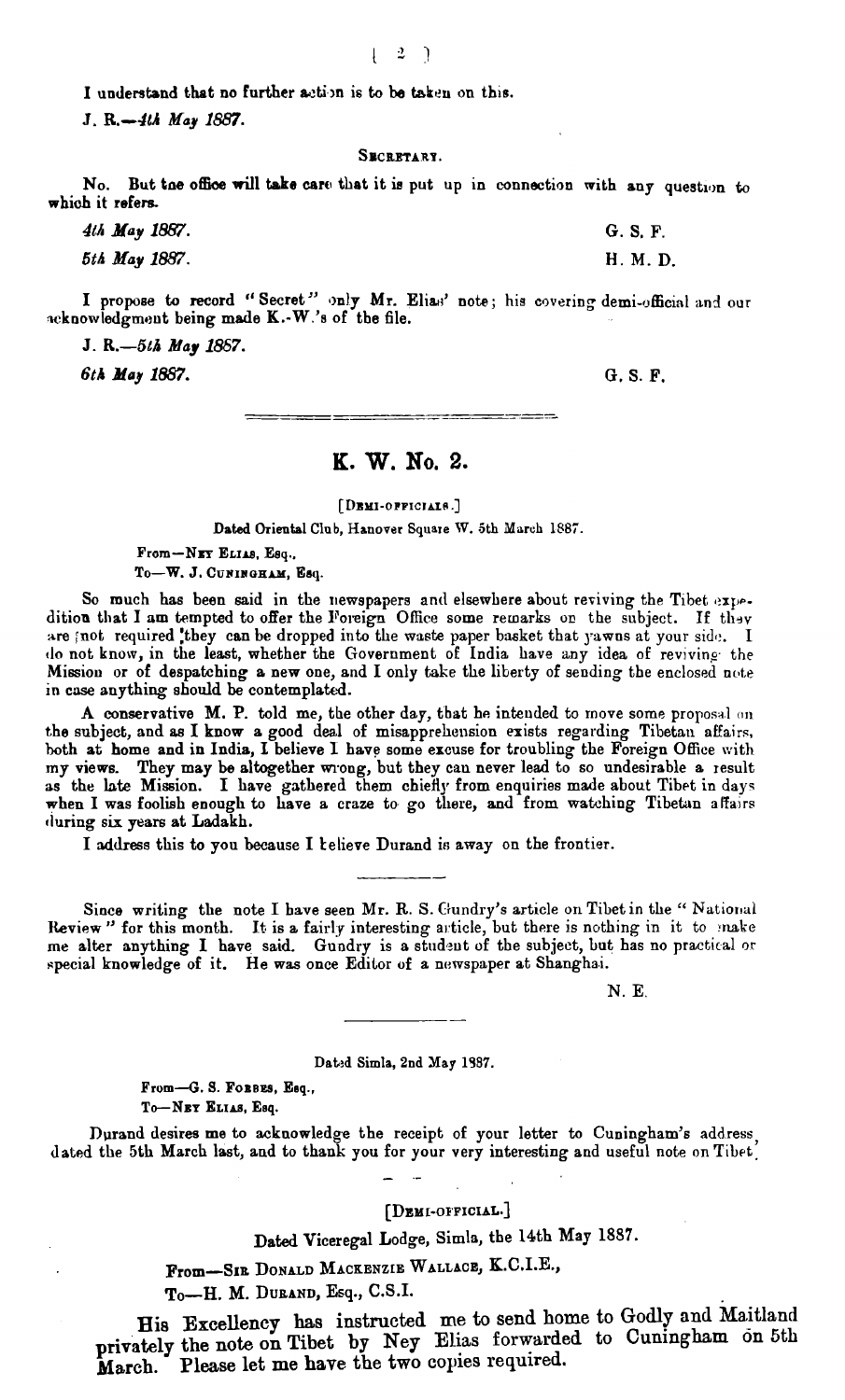DEMI-OFFICIAL (TO SECRETARY) FROM SIR DONALD MACKENZIE WALLACE, K.C.I.E., PRIVATE SECRETARY TO THE VICEROY, DATED THE 14TH MAY 1887.

Asks **for two copies of Mr.** Mey **Elias's note on Tiht.**  --

**Two copies put up,** 

**A. D. M.-14th May 1887.** 

**Put in cover addressed to the Private Secretary to the Viceroy, with Mr. Durand's compliments.** 

an an

**14th May 1887.** *G.* **S. F.** 

**Done. A. D. M.-14th May 1887.** 

**Secretary to see.** 

**14th May 1887.** 

**Thanks.** 

**14th May 1887.** 

G. S. F.

H. M. D.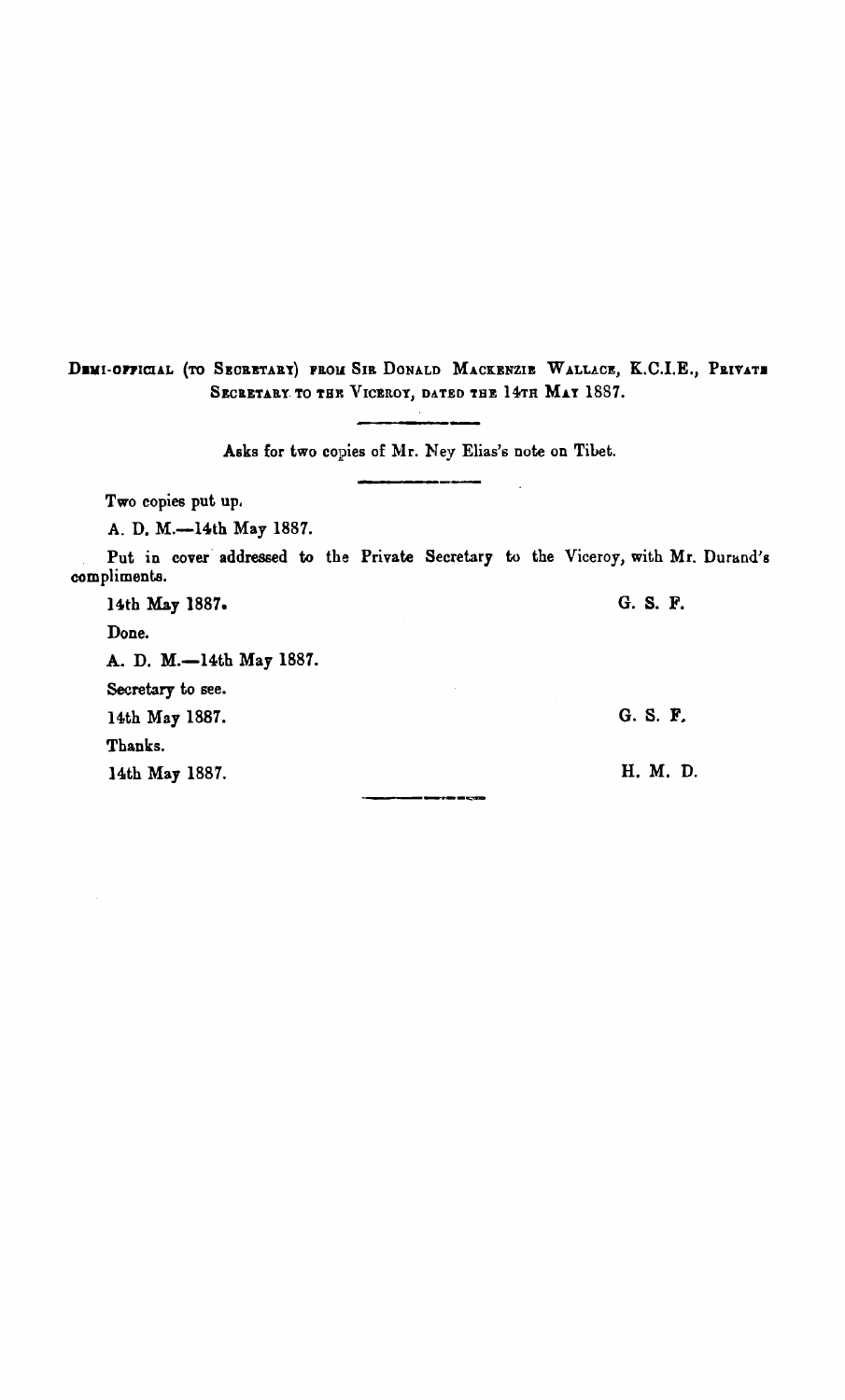**v Secret** E., **May 1887,** No. **119.** Please send to Sir **Edmsrd** Bradfortl, by this mail, six copies of this paper,\* with  $my$  compliments. Also, afterwards, eend cne, under a demi-official, confidentially, to Sir John Walsham. 15th July 1887. **H. M.** D. Draft demi-official letter to Sir Edward Bradford for approval. J. R.-15th July **1887. t** Received back.<br> **J. R.**-16th July 1887. I have takent out the recorded copy in order to read the note. W. J. C. 15th July 1887. (Coufidential demi-official letter **(from Under-Swretary)** to Colonel **Sir** Ednard Bradford, **IC.C.S.I., dated the 15th July 1887.)**  Draft demi-official letter to Sir John Walsham for approval. J. R.-16th July 1887. S**ECRETARY.** 18th July 1887. **G. S. F. G. S. F.** SECRETARY. **19th** July **1SS7.**  W. J. C. 20th July 1387. H. M. D.

(Confidential demi-official letter (from Secretary) to His Excellency Sir John Walsham, Bart., dated the 21st Jnly **1887.1** 

This demi-official correspondence may be printed, and added on to the K. W. of Secret-E., **May 1587,** No. 119.

J. R.-22nd July 1887.

**ZSrd** July 1887. *G.* S. **F.** 

## $K. W. No. 2—(Continued).$

#### (DEMI-OFFICIALS.)

Dated Simla, the 15th July 1887 (Confidential).

From-W. J. CUNINGHAM, **Esq.,** Under-Secretary to the Government of Inflia, Foreign Department,

To-COLONEL SIR EDWARD BRADFORD, K.C.S.I., Secretary, Political and Secret Department, ludia Office, London.

Durand desires me to send **you,** with his compliments, six copies of **the**  enclosed note on Tibet, by Ney **Elias.** 

Dated Simla, the 21st July 1887 (Confidential).

- From-H. M. DURAND, Esq., C.S.I., Secretary to the Government of India, Foreign Department,
- To-HIS EXCELLENCY SIR JOHN WALSHAM, BART., Her Britannic Majesty's Envoy-Extraordinary and Minister-Plenipotentiary at the Court of China, Pekin.

I am desired by Lord Dufferin to send, for Your Excellency's information,

**C** Dated the 5th March 1887. **the enclosed copy of a note\*** on Tibet, by Mr. Ney Elias, of the Indian Political Department.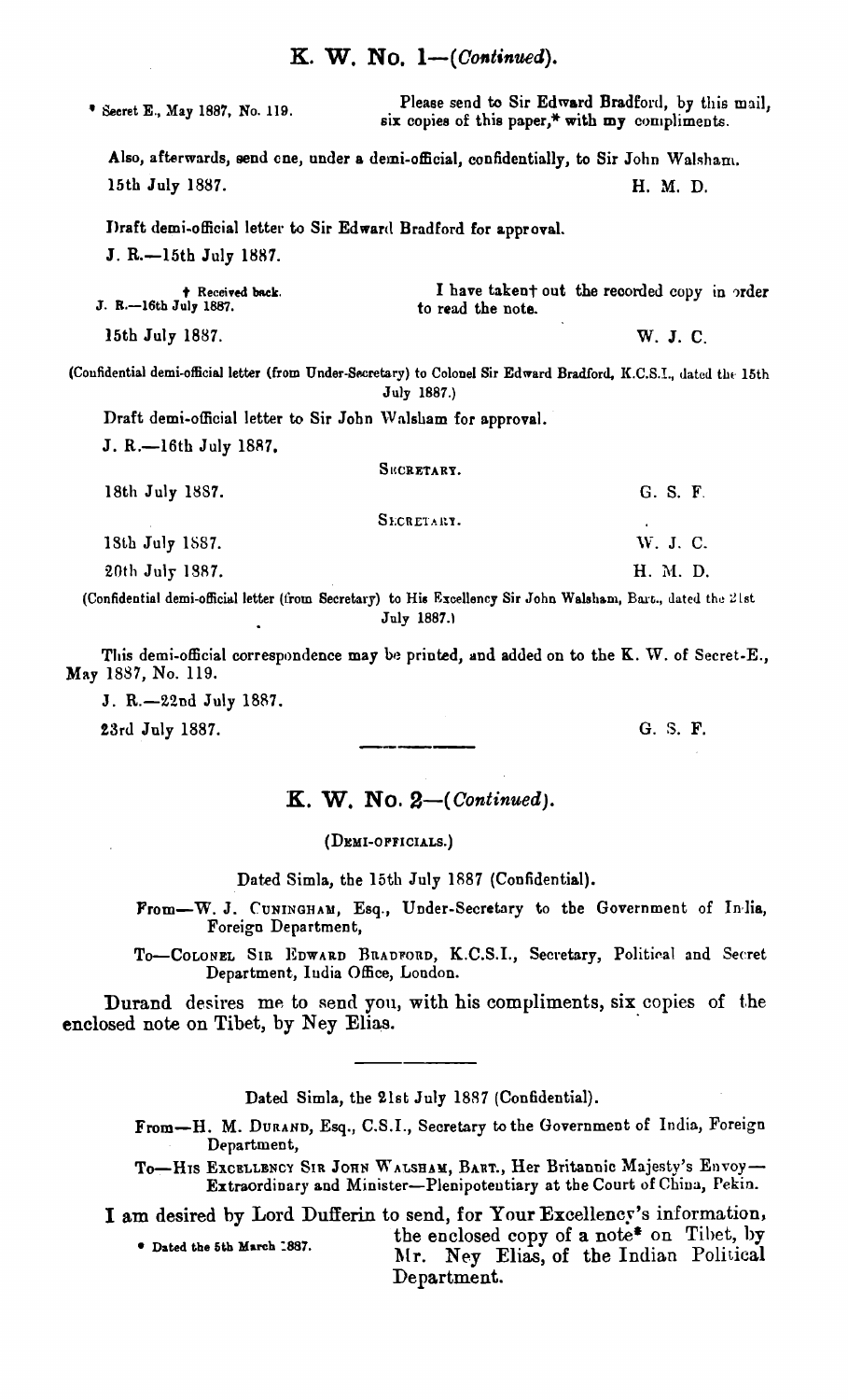/hr. 119.

### TIBET.

In approaching Tibetan questions the chief fallacies entertained of late vears appear to have been: (1) the assumption that the region we call by the turne of "Tibet" forms part of the Chinese coupire-or, at all events, that the Central Government at Peking has supreme power over it; and (2) that "Tibet" is en integral State. It is not difficult to trace the origin of these misconceptions. The former has been borrowed, in the first instance, from European vriters on China, who have derived their information from Chinese histories and from the writings of Amiet, Demailla and other Jesuit missionaries who, in the last century, recorded the results of the Tibetan wars between the Chinese and the Kalmaks. At that time an energetic Emperor (Kienlung) had the habit of publishing his own memoirs, from time to time, on all subjects of importance in his State, and the missionary historians fell into the error (as subsequent crents have proved) of accepting literally all the complacent statements of a self-satisfied, because successful, Emperor. Thus they assumed that the policy which Elenlung laid down on paper, was the one which would necessarily remain in force, and modern writers, following in their footsteps, have arrived at the belief that the arrangements made nearly a century and a half ago, for the consinion of China over Tibet are those now in practical operation. It will Le shown below how the correctness of this view has been impugned by the Chinese themselves in quite recent times, and how they virtually disclaim the supremacy in Tibet for which Europeans give them credit. Another reason for people in India holding the opinion that China gives the law in Tibet is that whe ever English travellers have been prevented from entering Tibet from the south or west-from the Indian side-the excuse given by the Tibetans who stop them is that their own action is in obedience to Chinese orders.  $\operatorname{\mathbf{Y}ct}$ on the east and north-the sides of China and Mongolia-travellers who attempt to enter are also stopped, but seeing that they come from Chinese territory, the obviously fatile excuse of Chinese obstruction is replaced by some other or (as in the cases of some travellers) by a simple threat of attack if they should insist on crossing the frontier.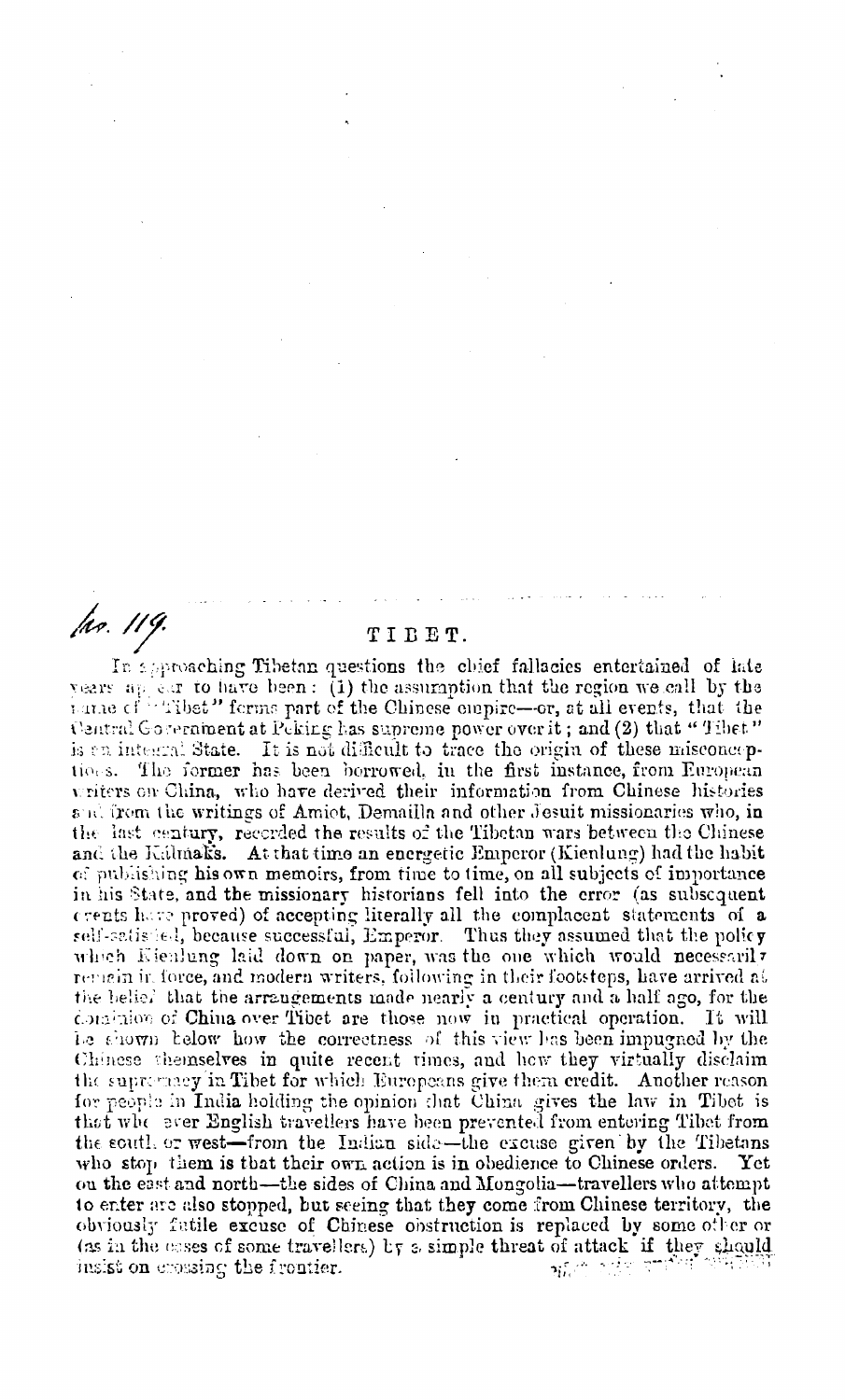2. As regards the second misconception alluded to above, it will be necessary to point out, as briefly as possible, how the region we know as "Tibet," or "Chinese Tibet," is in reality a region which is not all under one Government. A native name for the whole of the highland region inhabited by the Tibetan races probably does not exist. The people call themselves Bot or Bod, and usually employ the same word when speaking of their countrywhichever division of it matters not-with reference, or in contradistinction, to any other country. In this way the word Bot would be used in exactly the same sense as a Musulman of Turkistan, Khokand, &c., would use the word Islan, when speaking of his country in reference to Russia, China, &c. The word "Tibet" is Turki and is unknown to the inhabitants of the regions to vhich

• Mr. Baber suggests the possibility of deriving it<br>from the Tibetan words Tow Pew (pronounced as in<br>French). Pew appears to be a local pronunciation<br>of the word Bot in the East, and Pew, hetells us,<br>means "high" or "upper

it is applied.\* It is the name given by Turki-speaking people of Central Asia to all the country we mark Tibet on our maps, and also to Ladak, Baltistan and several States to the north and east of Lassa,

which in maps are excluded from "Tibes," and are placed within the frontiers of the Chinese provinces of Szechuan and Kansu. Yet these north-easterly States are, in fact, as Mr. Colbourne Baber (the best authority on these regions) has often pointed out, Tibetan or Bott in population and in local govern-

† Locally, also Sifan.

2

ment. In short, "Tibet,"  $a<sub>3</sub>$ Central Asiatics and, through them, Europeans,

understand the expression, may be said to extend from Baltistan (inclusive) in the west, to far within the political frontiers of the Chinese provinces of Szechuan and Kansu on the east say to Sitang and the upper waters of the Min river. The southern limit may be said roughly to include Lahoul and some parts of Kamaon, as well as native Sikim, Botan, &c., while the northern limit would coincide with the drop from the highlands to the plains of Eastern Turkistan—that is, along the line of mountains usually marked on popular maps "Kuenlun." But the whole of this huge region is not one State, whether called by the name of "Tibet" or by any other. It would be beyond the scope of this note to detail all the political divisions it includes. The Government of India has endeavoured to open intercourse with Lassa, and my object is to show why that part of Tibet, or Bot-land, is inaccessible, while other parts are accessible : in other words, that the territory governed by the Lama heirarchy at Lass. stands on quite a different footing to all the other divisions.

In speaking and writing of Tibet, the Chinese use the name Sitsang. and consider that the country so named is composed of two provinces called respectively Wei (or  $U$ ) and Tsang, though they occasionally add a third which they call Khám. Recent explorations have shown that these provinces form only a small portion of what we know as Tibet, but they constitute precisely that portion which is governed from Lassa. Thus, when the Chinese Government treat with our Minister of Peking regarding Sitsang, it may be taken to mean Lassa territory, and all the recent utterances of the Tsunghi **Yamen respecting the independence of Sitsang, may also be applied to that ter**ritory exclusively. It may be said, roughly, that Sitsang or Lassa-governed Tibet extends from Bátáng, on the east, to Ladak on the west, and from the frontiers of Nipal, Botan, &c., on the south to about Latitude 32° on the north and north-east of Lassa, and to about Latitude 34° on the north-west of it, till the latter parallel cuts the Ladak frontier. This last, northerly, limit is a mere approximation, which has only been practically tested at one point, viz., by Prejevalski, who found the frontier of the Lassa State near the southern foot of the Tánglá mountains, in about Latitude 32° on the Ladak frontier, it is fairly well known that all to the north and north-east of Noh on the Pangong lake (about Latitude  $33\frac{1}{2}^{\circ}$ ) is beyond the range of administration from Lassa.<br>Thus, if Prejevalski's limit be prolonged westward, and with a norther-<br>ly curve, the parallels of  $32^{\circ}$ --34°, as above, will roughly i ern border of Lassa-Tibet. All to the north of this curved line, and between it and the plains of eastern Turkistan is called *Chángtán*, and its accessibility has been proved by both Prejevalski and Carey. All the permanently inhabited, the cultivated, and comparatively low-lying regions will then be found to fall within Mr. Baber tells us: " the State of which that city (Lassa) is the Lassa State.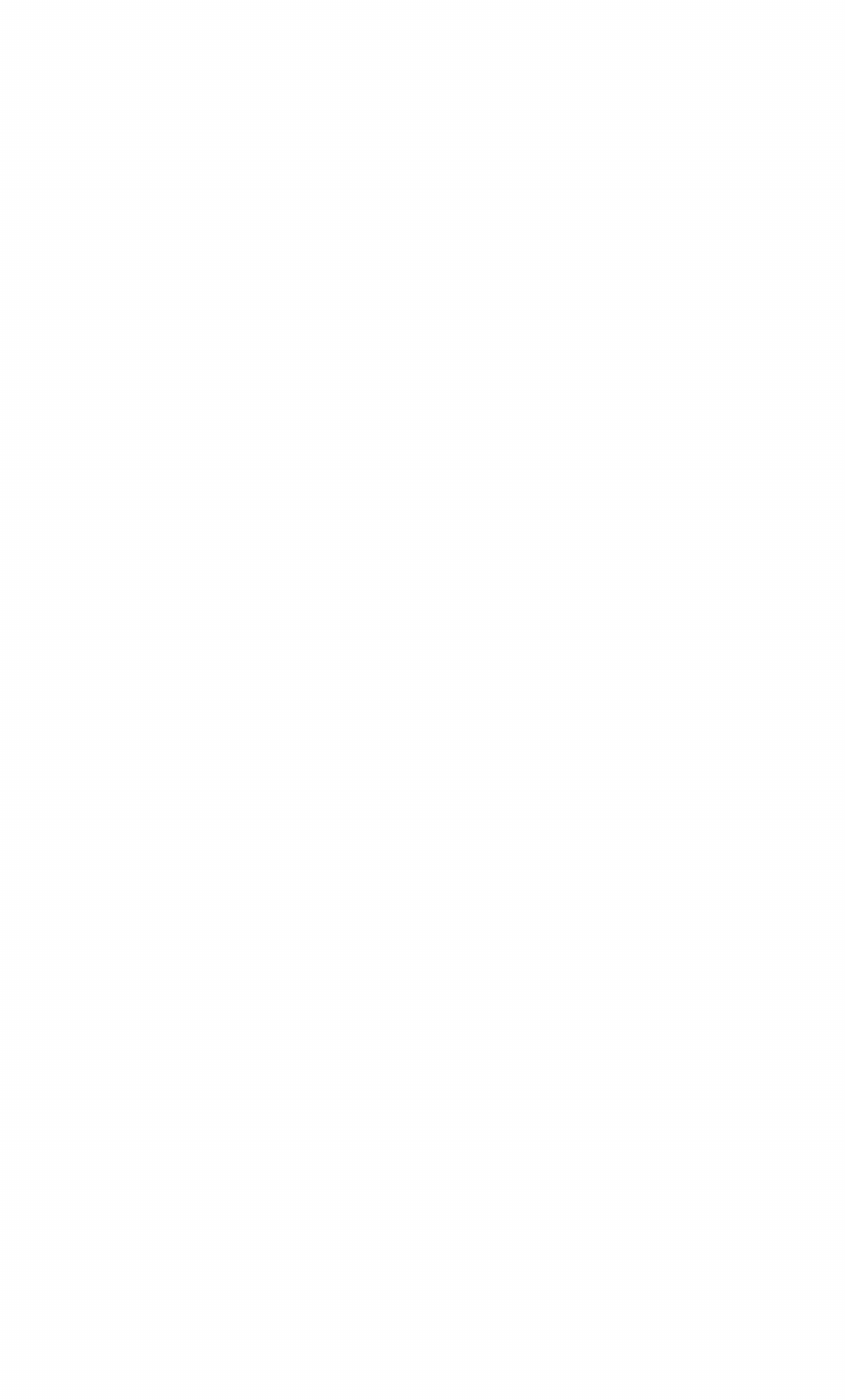lesigned to place the Government of that country entirely under the control

\* Properly there are two Ambans, though at the latingli Yanuen, apparently ene only is receiptived The word Amban is Turki and means simply an ' officer.'

of China. Among these the appointment of a Resident or Amban\* 106.y perhaps be regarded as of great importance--not on account of the power he holds on behalf

of his Government, but chiefly because his appointment is one side of a reciprocal agreement under which Lassa sends certain Lamas to reside at Peking nominally to worship for the Imperial family, but who are perhaps actually regarded as hostages for their master's loyalty. That this exchange of representatives is looked upon as important there can be little question, but as a matter of fact the Ambans have no control over the government of Tibet, and exert no authority except in such matters of efficial ceremony and rites of religion as concern the reigning family at Peking, communication with Nipal and certain Mongolian tribes, tribute from Nipal and elsewhere to China, correspondence with Peking, &c., &c. Their influence, such as it is, is supported by about two hundred Chinese soldiers (chiefly Musulmans) from the neighbouring province of Szechuan: with the internal government of the country and—what concerns us mainly—with foreign and frontier affairs they have nothing to do, except in the cases mentioned above. Still they reside at Lassa as representatives of the Emperor and, from time to time, write memorials and despatches on the affairs of Tibet, in a style which gives the reader the impression that they are masters of the situation. These documents are published in the Peking Gazette, and are models of that "incredible brag" which a former Toreign Secretary (the late Mr. Wyllie), when writing on Central Asian affairs, regarded as the chief power employed by Chinese Governments of modern times for keeping up a show of supremacy over outlying States.

Apart from the mere statements of the Chinese ministers requiremed 6. in paragraph 4 above, it may be useful to give a few instances to show the shadowy nature of Chinese power in Lassa, and the real, practical independence of the Lassa Government. Thus, in 1842, when the invasion of Ladak by the Dogras *(i.e.*, the Kashmiris) had been completed, and their army had retired from an unsuccessful attempt to annex the Lassa provinces of Churmanti and Gartok, it became necessary to draw up a treaty regulating the boundary, the trade, &c., between Kashmir and Lassa-governed territories. The representatives of the two States met at Leh, and among the Tibetan party there was no Chinese official (though one Kalon Shata, a Tibetan, pretended to have some The agreement conclud-Chinese  $rank_1$ . + Nearly all native officials in Tibet, Turkistan, Mongolia, &c., have some nominal Chinese rank. ed (12th September 1842) was written in

the Persian and Tibetan languages only, and the preamble contained no authority for the Tibetan representatives to treat on the part of the Chinese Government.

I For the Persian text of the treaty, see the Gulab Namak by Diwan Kirpa Ram of Kashmir.<br>I was naver able to discover the Tibetan west at Ladak; but the Kashmir Durbar could no doubt produce a copy.

The treaty, in fact, is between Kashmir and Lassa. Secondly, when the Russian explorer Prejevalski attempted to visit Lassa in 1878, he was provided with a Chinese passport, obtained for him by the Eussian minister at Peking. After

§ At the foot of the Tangle mountains, as mentioned in paragraph 3 above.

passing through Changton, and on arriving at the frontier settlement of Lassa, & he

was stopped by the Lassa authorities, who ignored the Emperor's pass, and compelled the explorer to return towards Mongolia. This was not the act of ignorant or irresponsible border officials, for Prejevalski remained long enough at the frontier post to communicate with Lassa and claim the recognition of his His appeal was to no purpose, however; the Lassa Government bluntly pass. refused to admit him with or without a pass from the Emperor, and the Chinese Ambans appear to have had no voice in the matter. Thirdly, we have the separate article of the Chefoo convention of 1876, already alluded to. In this document the Chinese Government by no means undertake to pass a British exploring party into Tibet. They undertake only to do their best towards that object, and "having " due regard to the circumstances will, when the time arrives, issue the necessary " passports, and will address letters to the high provincial authorities || and to "the Resident in Tibet." The value of any il That is, to the authorities of the provinces of Brechusn and Kansu. such passports may be judged from Proje-

valski's experience, but if reference is made to the pourparlers which resulted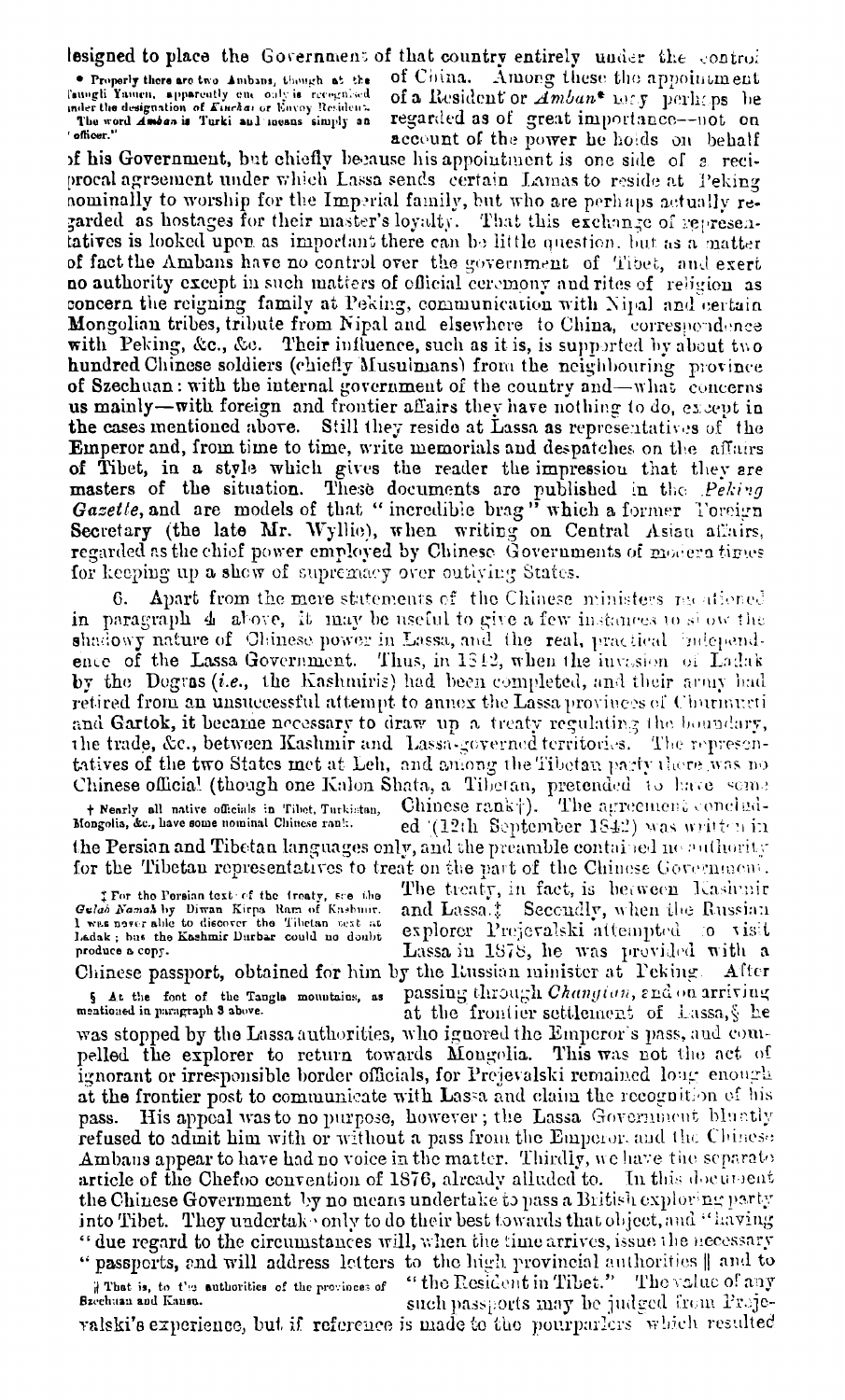in the conclusion of the article quoted, it will be seen that the Chinese disclaimed their ability to pass a British party into Tibet against the will of the Lama Government, and that the words " having due regard to circumstances" were inserted in order that the Chinese might be held blameless if the mission should be stopped or molested by the Tibetans. In short the Chinese would do their best to assist the Viceroy of India in sending a mission to a country which did not belong to them, by addressing their provincial officials nearest the frontier and their Resident at the Capital, and by giving the passes asked for; but should "circumstances" be against the mission, the Chinese must not be held responsible.

Further, I do not know any case of a European traveller from the side 7. of China or Mongolia, or from British India or Ladak having been prevented from entering Lassa territory by Chinese officials. On the Chinese frontier the obstruction has, I believe in every case, come directly from Tibetans, and though Chinese instigation has been suspected, I am not aware that any good grounds exist for the suspicion. From India and Ladak, travellers and sportsmen (usually officers on leave) are continually arriving at points on the frontier of Lassa Tibet, where they are turned back by petty local officials, who frequently deceive the victims of their obstructiveness by quoting orders

<sup>e</sup> To Europeans, on these occasions, they use the To Establish the China, because they know that to be<br>the Irdian name for China, because they know that to be<br>the Irdian name for China. But *Chin* is also the<br>indian (Northern Indian) name for Tibet: as *China*,<br> $v$ -*Meeki* is Gyénák-for a Chinaman, Gyénák pá, &c., /tc.

which they pretend to have received from China.\* They are fully persuaded that the English, like all other "barbarous" nations, stand in awe of the power of China, and they find it convenient to shift the responsibility for unfriendly action

from themselves to an authority in the background. I scarcely know how far to regard the present Futai (or Chief Commissioner) of Chinese Turkistan as an authority on Tibetan questions, but he probably knows something, in common with all well-informed Chinese officials, of the position of Tibet in reference to China. In 1880, when the Futai was Resident at Kashgar, I asked him how it was our officers were always stopped on the Ladak and Indian frontiers of "Sitsang" in the name of the Chinese Government. He replied that, as far as he knew, there was no reason for it, as China had no concern in the matter : he would consult some of his colleagues, however, and would let me know what the position was. The next day, accordingly, he informed me that China had no object in keeping Europeans out of Tibet, and no She had no jurisdiction over the provinces and frontiers I If China wished to guard those frontiers, her own officials desire to do so. had mentioned. would be present, and the Tibetans would not be relied on for the purpose. "Whoever," he concluded, "turns your people back in the name of the "Emperor is telling a lie." I must admit that I do not consider this statement to be real evidence of the state of the case, for I am well aware that on some other outlying borders (the Afghan border, for instance) the local native tribes are held responsible, in the first instance, for guarding the frontier line. It is corroborative, however, of what I have stated above.

Perhaps as fair a description as can be given of the political position of the Chinese in Lassa, would be to compare it with our own position in Nipal, and this more especially with reference to the admission into the country of foreign travellers. We have a treaty with Nipal; our Resident represents the British Government and has certain--very limited-treaty rights; but he has no liberty of action and very little influence. Supposing the French Foreign Office to apply to our Government for passports for a French commission to travel in Nipal, our answer would be much the same as that of the Chinese to ourselves in the case of the Chefoo convention. We should have to reply that we had no control over Nipal: the French might rejoin that they regard us as the suzerain power. If we were specially anxious to oblige the French and to break down Nipali exclusiveness, we might perhaps answer: "We will give your Commissioner a letter to our Resident and instruct him to do the best he can for you, but if the Durbar decline to receive your party, we cannot be beld responsible." If on such slender encouragement as this—and it **a** all we have received from China—the French commission were to proceed,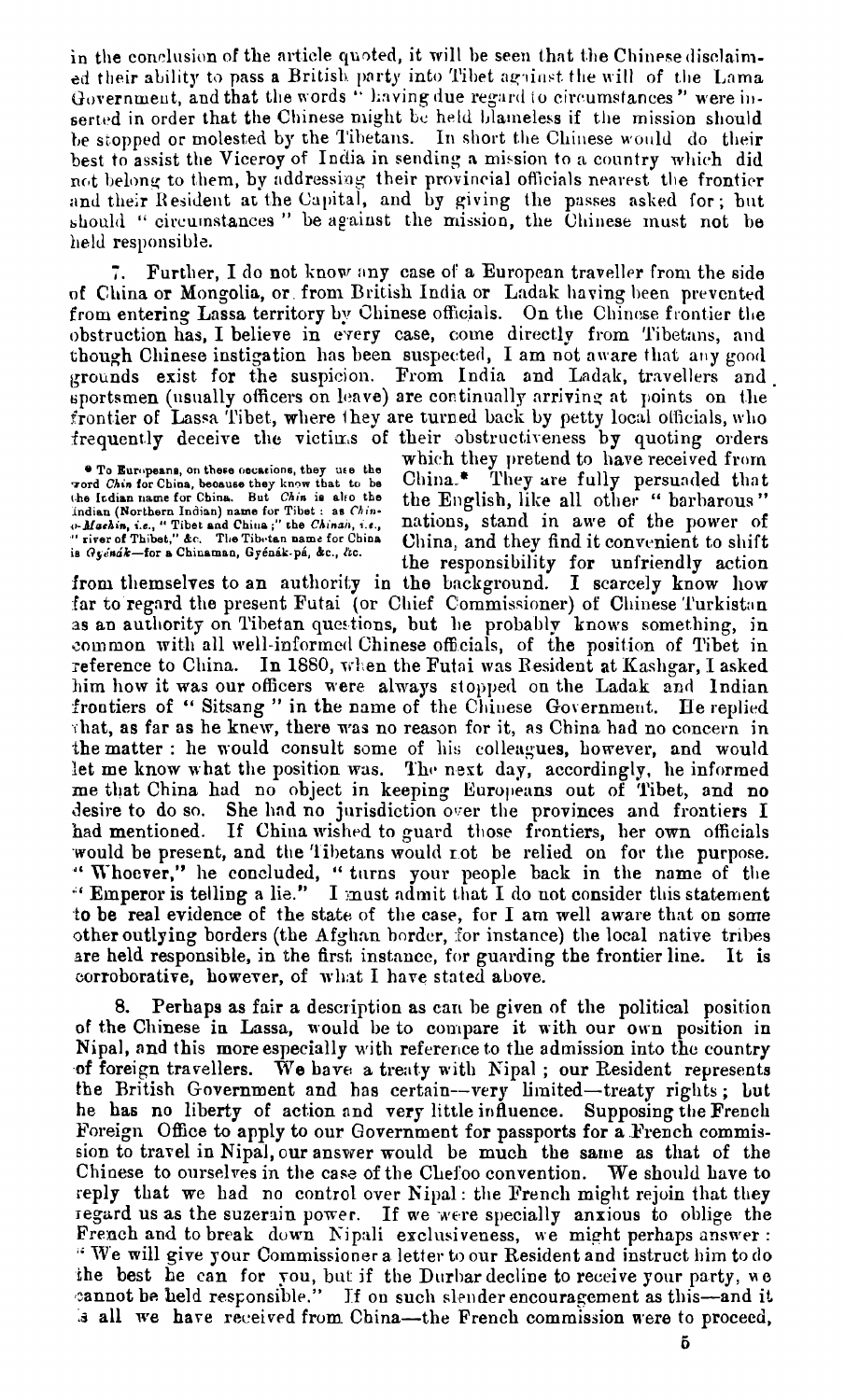there would be little to wonder at if the result were a failure, and perhaps equally little if French writers unacquainted with the true state of relations between the British Government and Nipal, were to suspect our Foreign Office of bad faith.

Whether China, if she chose to exert herself for any interest of her 9. own, could compel the rulers of Lassa to admit Europeans, is a separate question, and should a new expedition be contemplated it might be worth while to put the will and the power of China to the test on this point. I have not seen the documents connected with the Macaulay Mission, but I have understood that application was first made to the Chinese to admit a commercial mission, and that commerce was put forward as the chief aim the Government of India had in view in wishing to establish intercourse with Lassa. The expedition failed, as is well known, owing to opposition from the Tibetans, who in all likelihood were acting on designs of their own and without instigation from the Chinese. Bad faith on the part of China has not, in this instance, I believe, been suspected, but however this may be, the Peking Government have since engaged to do their best to facilitate trade between Lassa and India. If then it is desired to put the bond fides of the Chinese to the test and to utilise whatever influence they may still (notwithstanding what I have said above) be thought to possess, it seems almost obligatory on our part, in approaching the question again, to do so from a purely commercial point of view. It is now beyond all dispute that the Lassa authorities will not, of their own free will, admit us on any terms. They suspect our motives as they have always done, and the ostentations preparations made for the late mission have no doubt intensitied their fears. To the Tibetan mind, a civil official of high rank, a staff of surveyors, geologists, &c., and a military escort, hardly constitute a mission of enquiry into commercial Even previous to their present alarm, it is most improbable that the affairs. Lamas would have admitted a real commercial emissary, in the person of a bond  $\hat{\mu}$  de merchant appointed for the purpose; yet this would have been the least significant or alarming form in which the Government of India could have given effect to their ostensible desire of obtaining a commercial report on the country. But even in this form a mission cannot now be proposed to the Lassa Government direct, with any chance of success; and I am at a loss to suggest any other scheme under which they could be approached, with the least hope of a good. Indeed it would be almost impossible to open direct negotiations with result. them under any conditions. If, then, the Government of India still desire to persevere in opening intercourse with Lassa, it appears to me that the only plan that offers them a remote chance of gaining their object, is to make a new arrangement with the Peking Government, under the clause of last year's agreement which obliges China to facilitate trade between India and Lassa. If I am permitted to suggest, it might be explained to the Peking Government that we consider the matter to be now in their hands, and that we recommend them to send a mission of their own to Lassa to investigate the commercial capabilities of the place, and if possible to open communication with India. It might then be pointed out that Chinese and English ideas on such subjects as commerce, differ so widely that we consider it of importance to have a report from a competent European, and, for this purpose, they might be requested to appoint, as a member of their mission, some gentleman to be nominated by the Government of India and entrusted to their care and protection. This gentleman should, if possible, be a boná fide merchant—not an official—and he should be particularly instructed to act his part consistently. He should make no attempt at survey operations of any kind, and should not enquire into matters concerning the mines or the geology of the country, and he should not be provided with any presents to be given to the Lassa authorities in the name of his Government. It is just possible that a Chinese mission containing even one European would be rejected by the Lamas, but it is also possible that the Chinese Government might see some advantage in having such a measure as the opening of trade with India in their own hands, and might, in that case, feel disposed to take more energetic steps than if they were merely asked for assistance in passports, as on former occasions. They have, as yet, shown no jealousy, on their own part, and judging from their recent action in regard to